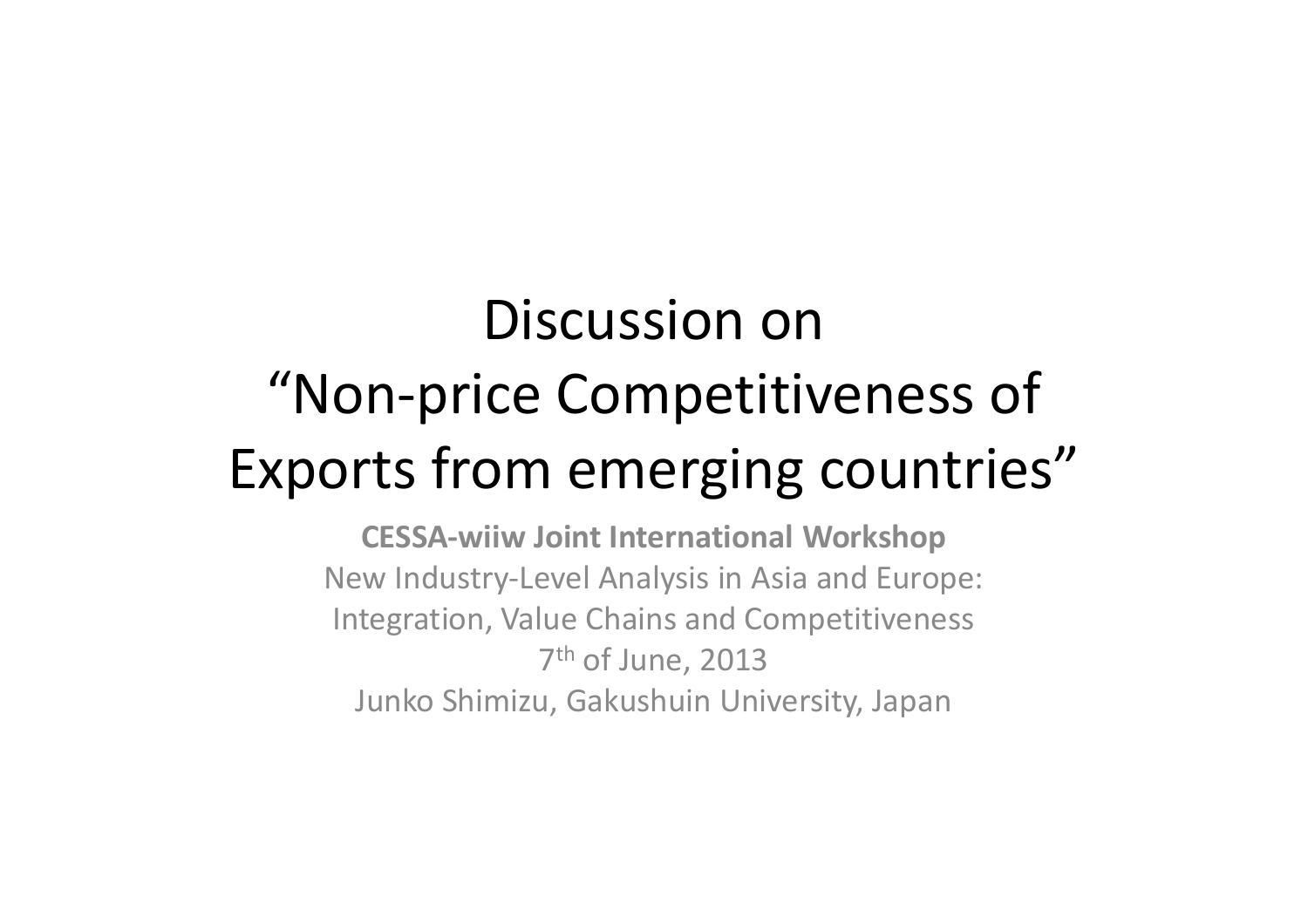# Summary of this paper

- What kind of factors explain the large gains of emerging economies world export share?
	- Their increased competitiveness relative to advanced economies affects them.
		- Changes in non-price aspects, such as "quality" or "consumer tastes" of exported goods over time plays as important roll.
- This paper's contributions are as follows:
	- Construct an export price index that adjusts for changes in the set of competitors (variety) and changes in non-price factors (quality in a broad sense) for ASEAN+3 countries.
	- As a result, China shows a huge gain in international competitiveness due to non-price factors.
		- Critical views against the RMB's undervaluation may be over-stressing.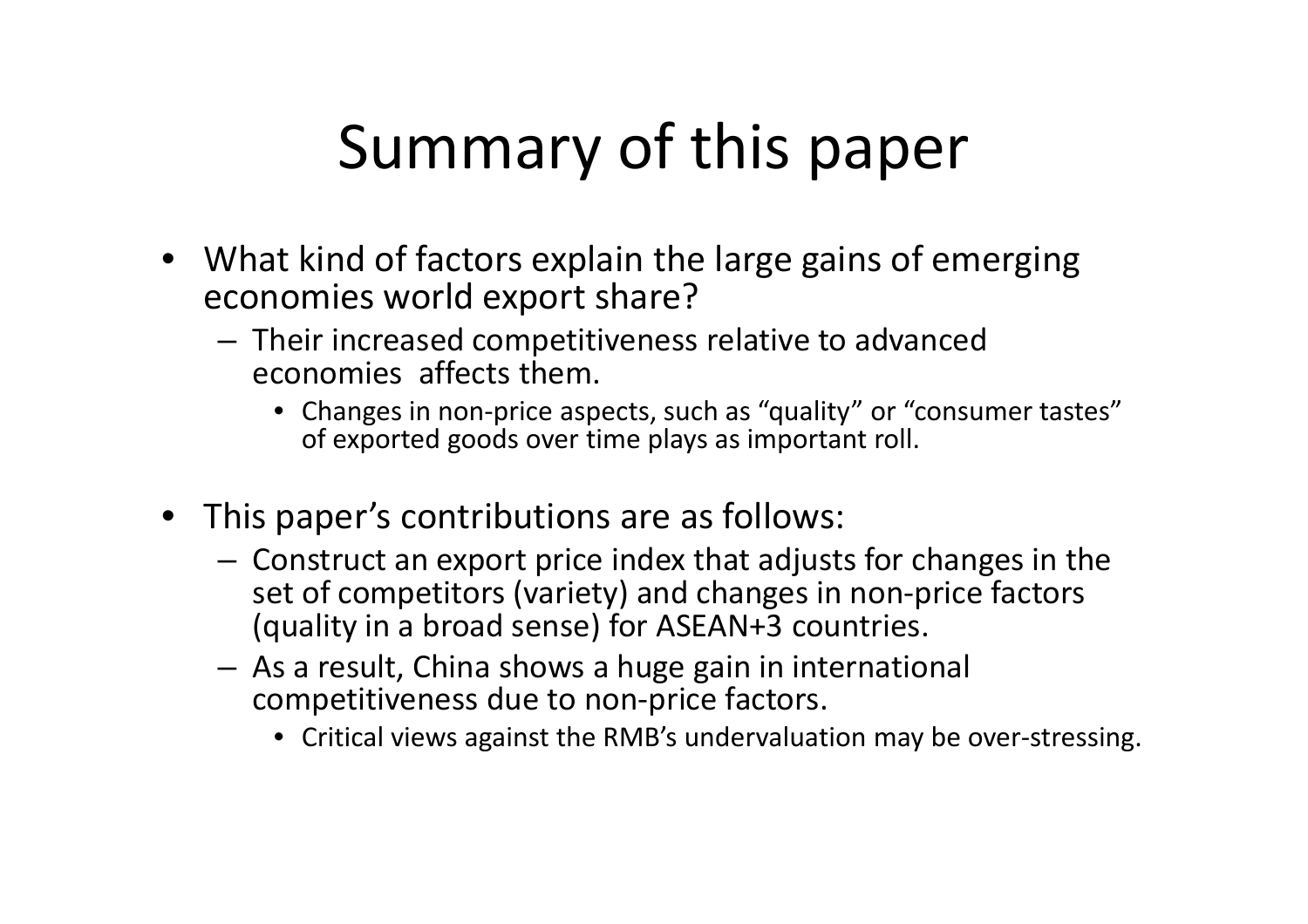#### Related studies on non-price factors

- Cardoso, Correa-Lopez and Domenech (2012)
	- – "Spanish paradox" can be explained by non-price determinants.
		- To explain the change of market share variation in advanced economies, non-price determinants has been more important than movements in international relative prices.
- Di Comite et al. (2012) proposed micro methodology to extract the information on the quality based and non-cost competitiveness of EU Member States' exports.
	- and the state of the - These additional indicators may enhance our understanding of the determinants of a country's external position, thus providing better guidance for policymaking.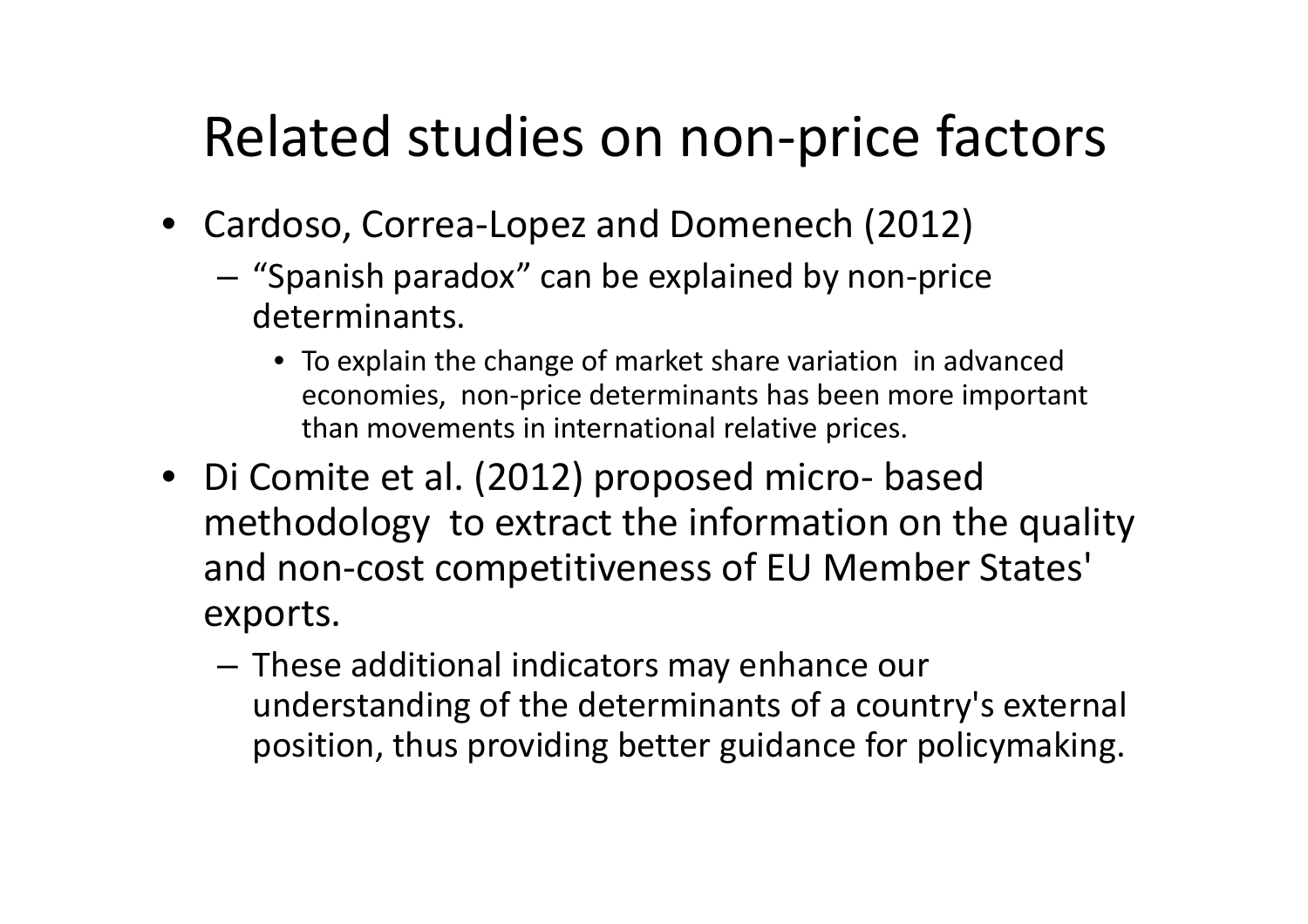### Comment 1.

- Is "Quality" really separated from price factors?
	- –- The authors use "unit value indices (dollars per kilogram)" as a proxy for prices, however it is also regarded as a quality index.
	- –- Quality is correctly measured within advanced countries since there are not so large quality differences, but the absolute differences of quality level might be large between ASEAN+2 countries.
		- Can "made in China" really compete with "made in Japan"?
	- –- Is relative quality measurement really important to adjust the export competitiveness among Asian countries?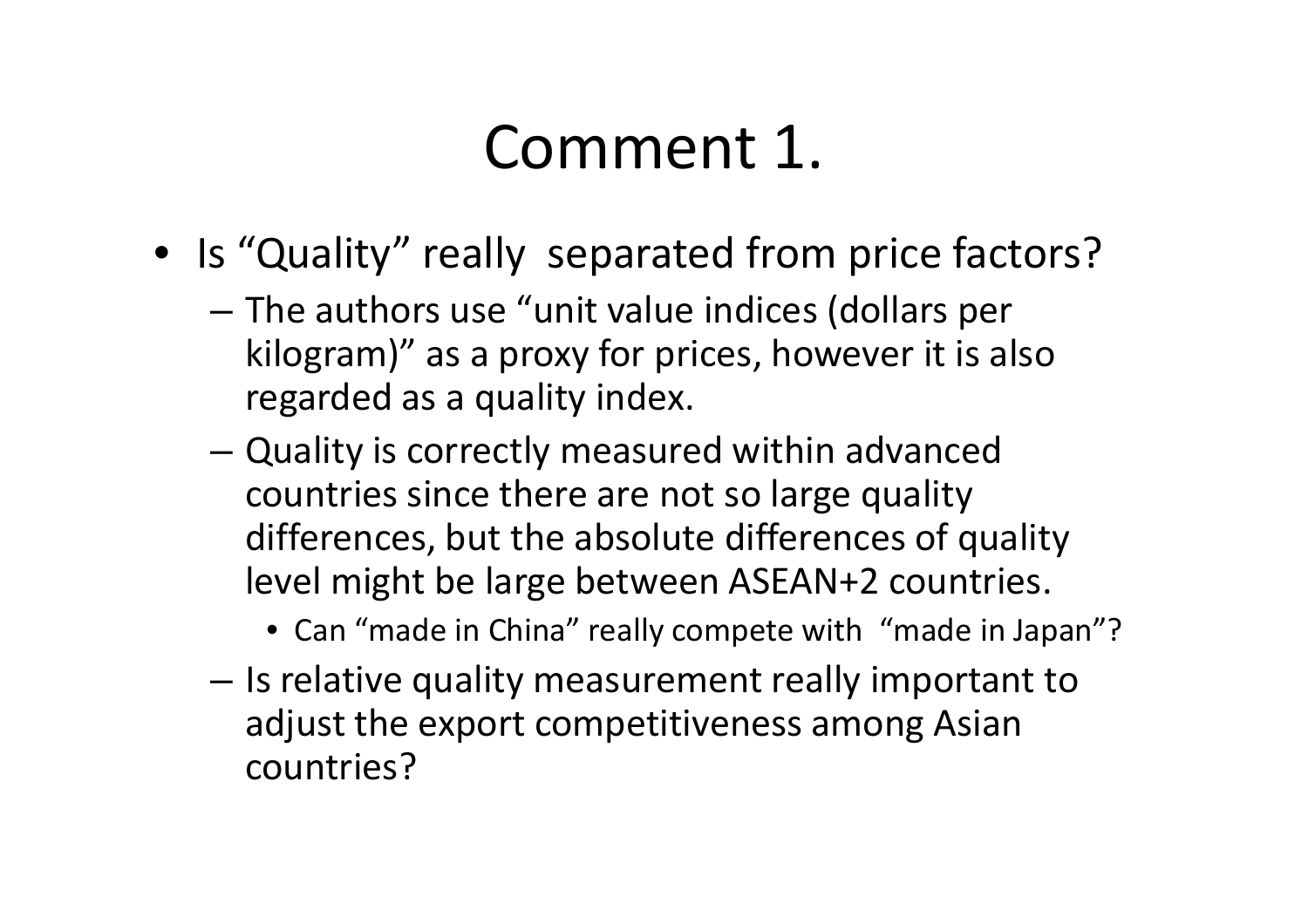### Comment 2.

- Chinese non-price competitiveness calculation depends on the gain of Chinese export volume.
- However, the increase of Chinese export are mainly supported by Asian supply chain management.
	- The large gain of Chinese export includes neighboring<br>countries' intermeadiate goods expert, so the quitbors countries' intermediate goods export, so the authors might overstate the improvement of Chinese nonprice competitiveness.
	- –- As the authors noted, the value-added data should be<br>exampled to coloulate the expert correctitiveness. applied to calculate the export competitiveness.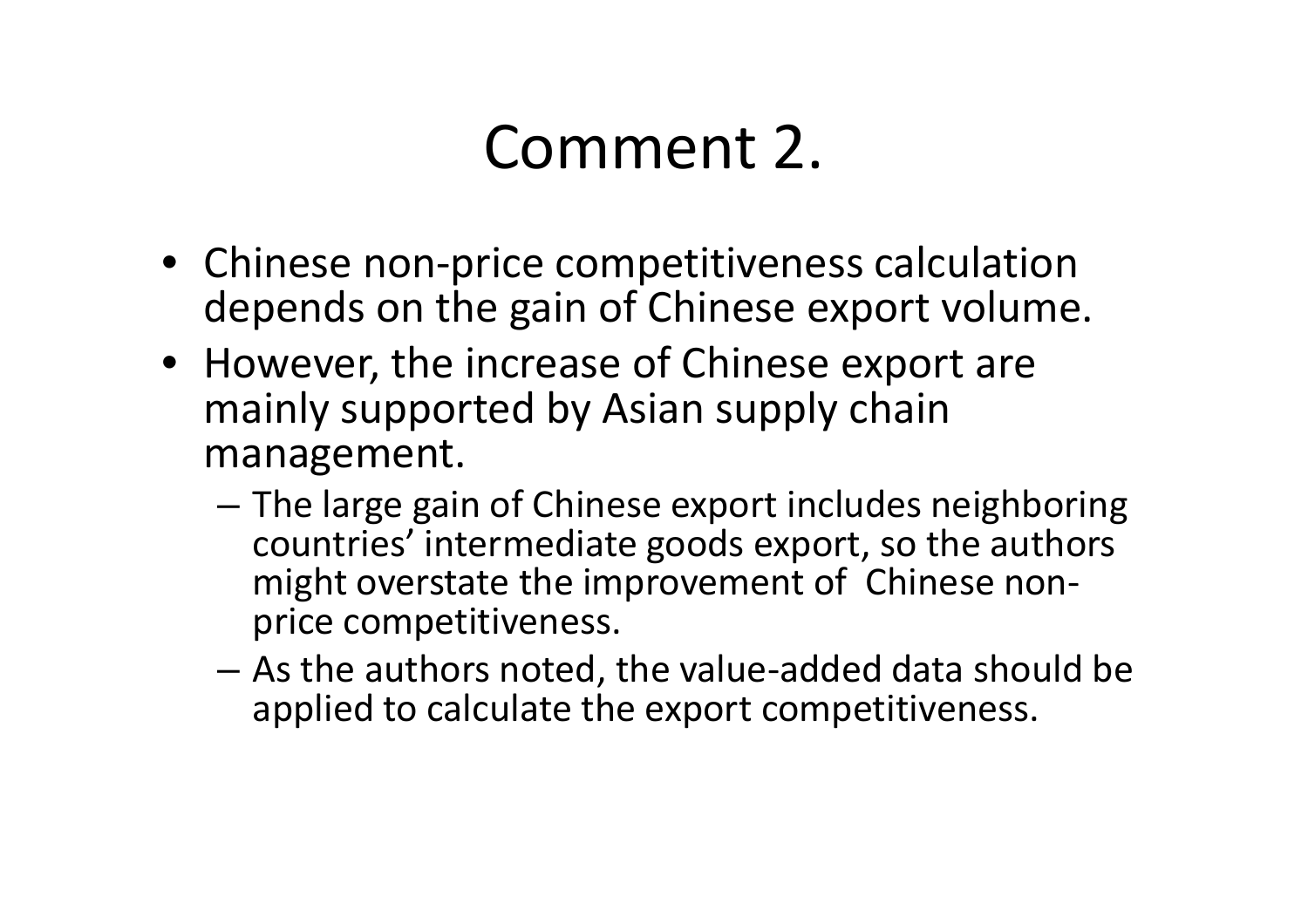#### Chinese Export Share



Source: Un Comtrade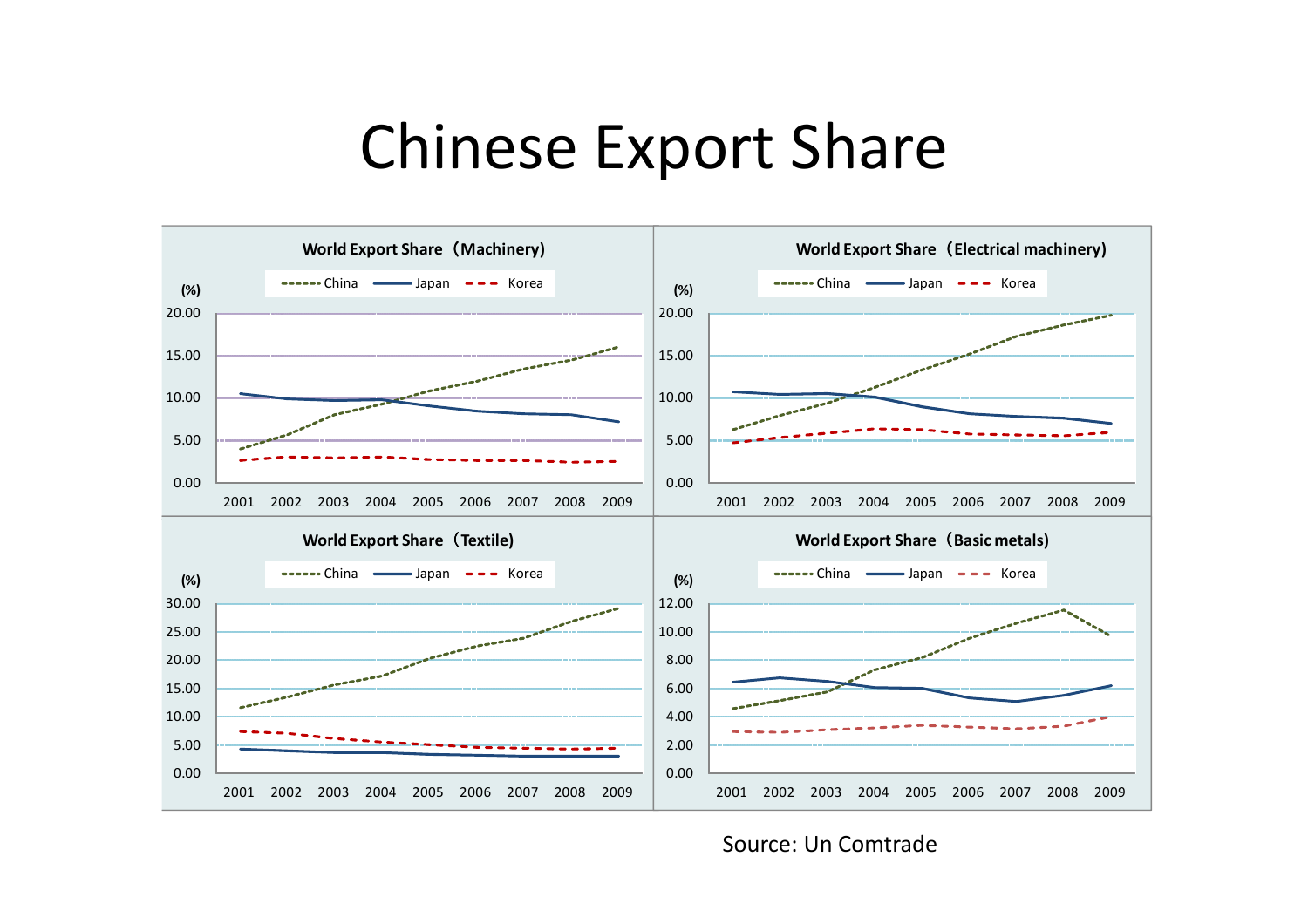### Comment 3

- Comparing the results of contribution of non-price factors to competitiveness gains/loss in individual sectors and industry-specific REER (SSSZ, 2013), we can confirm the followings:
	- In the case of China, most industries' REER are below BIS<br>BEER while meet industries BEER avec at electrical REER, while most industries REER except electrical machinery are above BIS REER in the case of Japan.
	- Both results confirm that there are considerable differences across industries.
	- The results of REER calculated by industry-specific PPI of Japan and China are similar to those of non-price factors adjusted competitiveness gains and losses.
- These results suggest that the quality improvement at the same cost means the production cost cut at the same quality.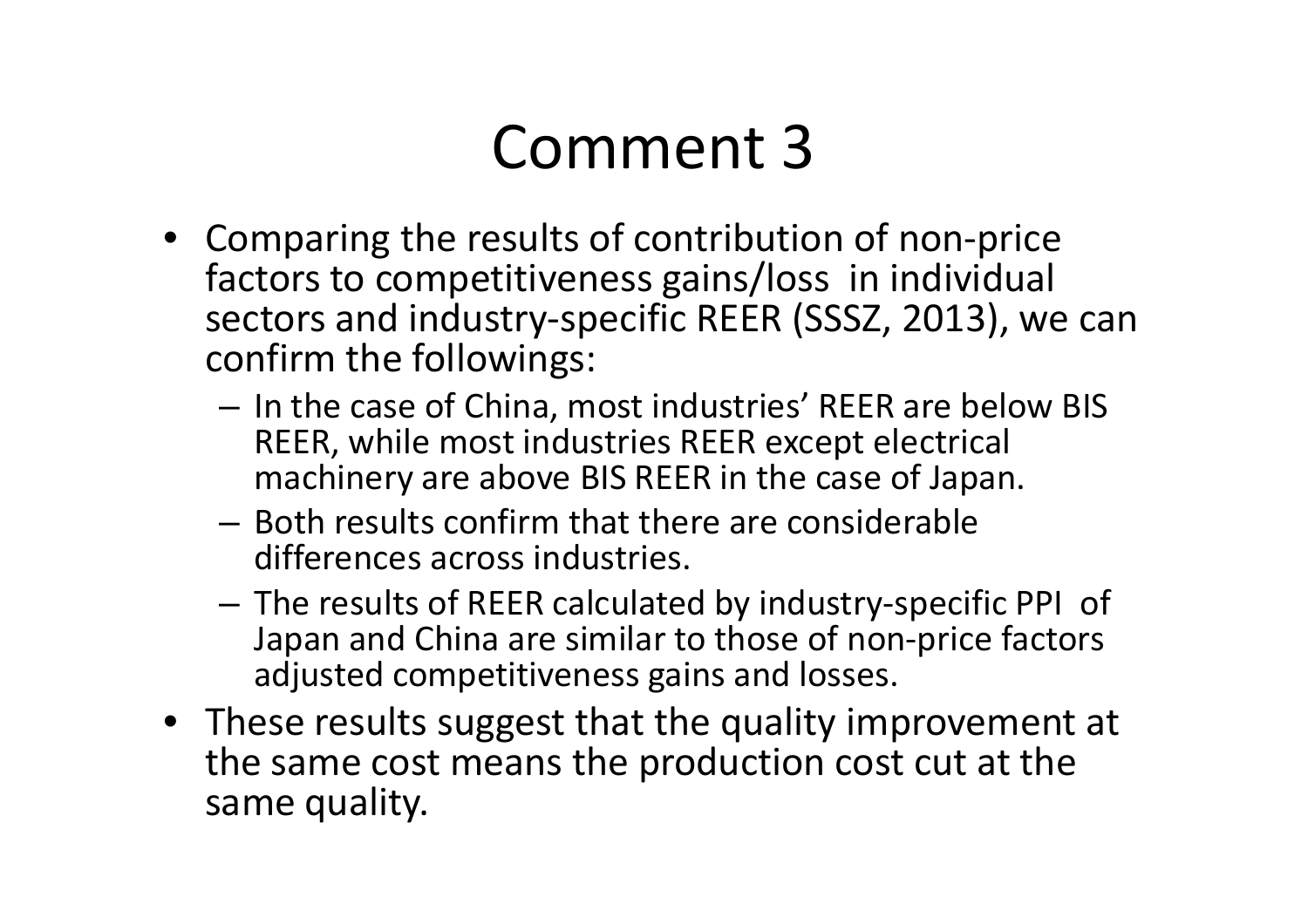### Industry-specific REER of Japan SSSZ (2013)

**REER by Industry, Japan (2001M1=100)**

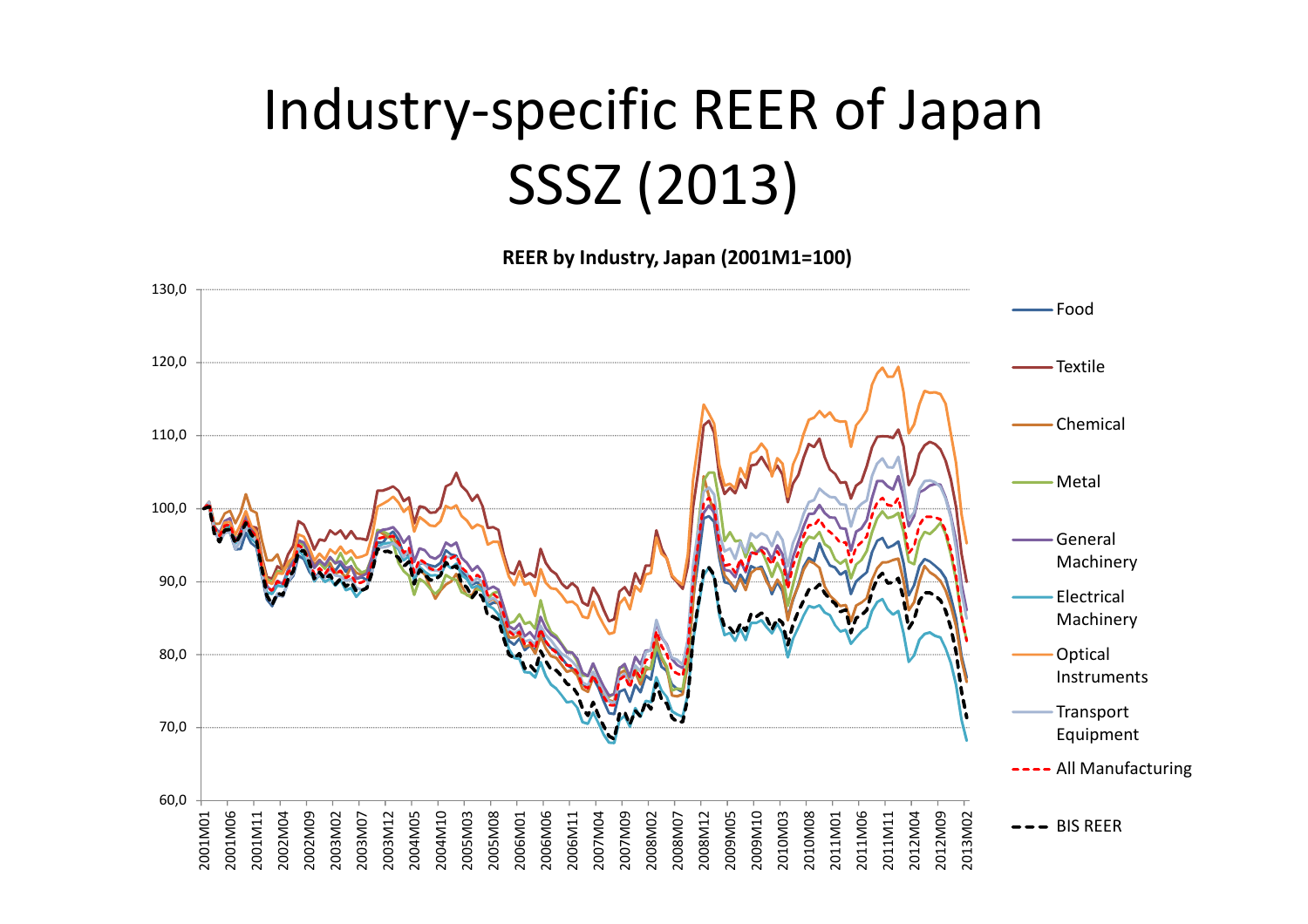### Industry-specific REER of ChinaSSSZ (2013)

**REER by Industry, China (2001M1=100)**

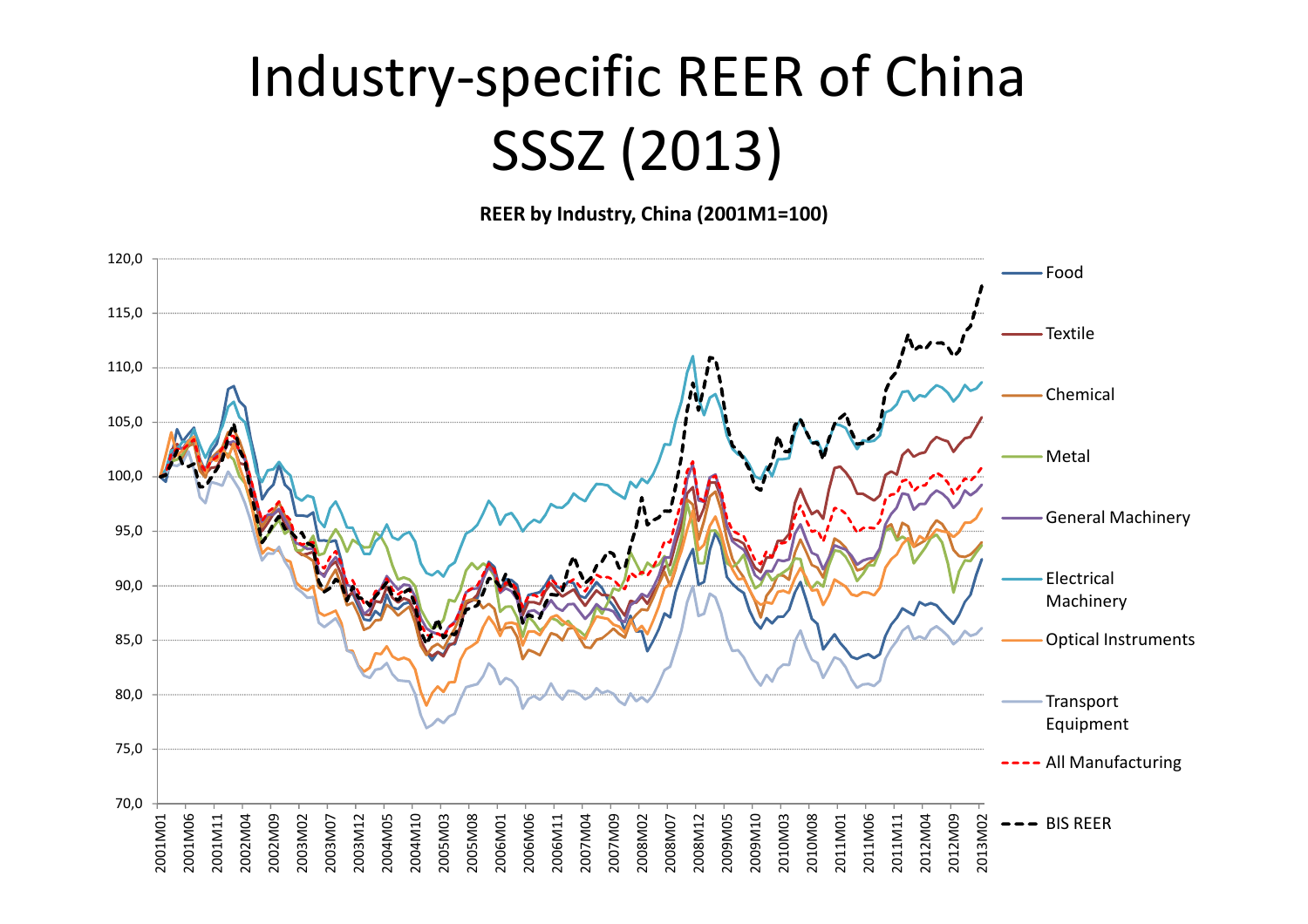#### Comment 4.

- What kind of policy implications extract from non-price competitiveness among ASEAN+3 countries?
	- and the state of the - The authors mention that the critical views against the<br>RAR's undervaluation may be averating single this RMB's undervaluation may be over-stressing, but thisimplication might be overstate.
	- and the state of the Chinese government have supported Chinese firms' international competitiveness by damping, subsidies in addition to the RMB's undervaluation.
- Problems are not only the differences between China and Japan, but also the differences among ASEAN+2.
	- and the state of the - How can the "looser" countries improve their non-price competitiveness?
	- –- In order to answer the above question, the authors should investigate the factors to improve Chinese non-price competitiveness.